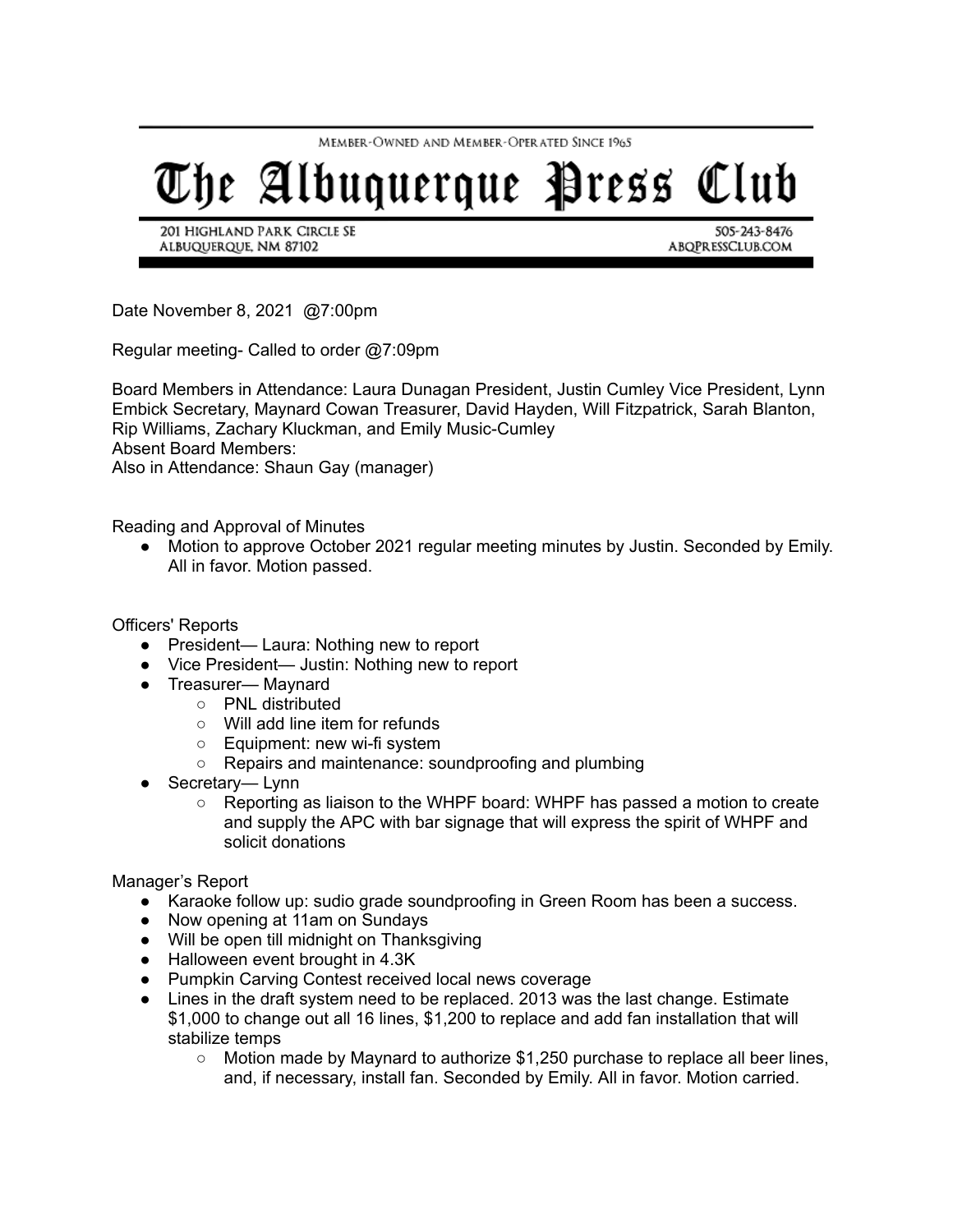Committee Reports

- New Committee formation to investigate the possibility of a new structure for management: Laura, Emily, Shaun, Rip
- Nominating Committee Lynn, Laura, Shaun
	- Scheduling AGM as a hybrid, in person and online option
		- Laura proposed we make some purchases: PA system, laptop, account that will accommodate large, online meetings
		- Emily and Maynard to get quotes on laptop options
		- Zack to look into PA system
		- December 12: Board to meet at noon, AGM at 3pm
		- Newsletter and postcards will notify membership
		- Rip solicited on behalf of WHPF to utilize setup/equipment
	- Rip will be retained for another year. All other Board positions are up for reelection. Laura to get a questionnaire for Lynn to distribute
- Election Committee: Rip: to collect/count votes

## Break 7:59pm-8:07pm

- Buildings and Grounds Maynard
	- Fences/Signs (front and/or back): Emily researched. Will need an above ground view of the property to include what the fence will look like. Materials must be wrought iron or wood, painted to match building or white. Must have an outline of where a patio fence might fall and include the elevation of fence.
		- Motion made by David to obtain quote for wrought iron fence to designate the Club's liquor license defined boundaries and for apartment area. Justin seconded. Discussion ensued.
		- Filing fees apply: about \$200 to get approval from mstate for the alteration/exception. We would need to apply to the State, and inform Huning Highland Historic District. A quote will need to be submitted to the City as well.
		- Laura formed a Fence Committee consisting of David (lead), Justin, Emily, Maynard, Shaun, Laura, and Rip to work on the fence quote and paperwork.
	- Dead trees were cut down, other trees on the property trimmed. The service included cutting the trees into firewood and chipping the rest. \$3,666 total.
	- Green Room Floor estimate \$1,700. Hasn't gotten a response from legacy Floors. David to follow up.
	- Looking into window replacement for 718 rental.
	- Needs volunteers to spread mulch next Saturday morning, 8am. Lynn to promote on social media.
- Web & Media Justin
	- Web reflects the change in hours for Sundays.
	- Rip and Justin working on web updates
	- Maynard to set up a meeting with Ken about email migration plan
	- Rip, Justin, and Emily to obtain quotes on using online platforms for meetings and communication. Laura to send out a list of wants/needs that will include technical requirements.
- Membership Laura
	- October: 3 renewals and 13 new members. Motion made by David to approve all renewals and new memberships. Will seconded. All in favor. Motion carried.
	- Brings us to 466 members.